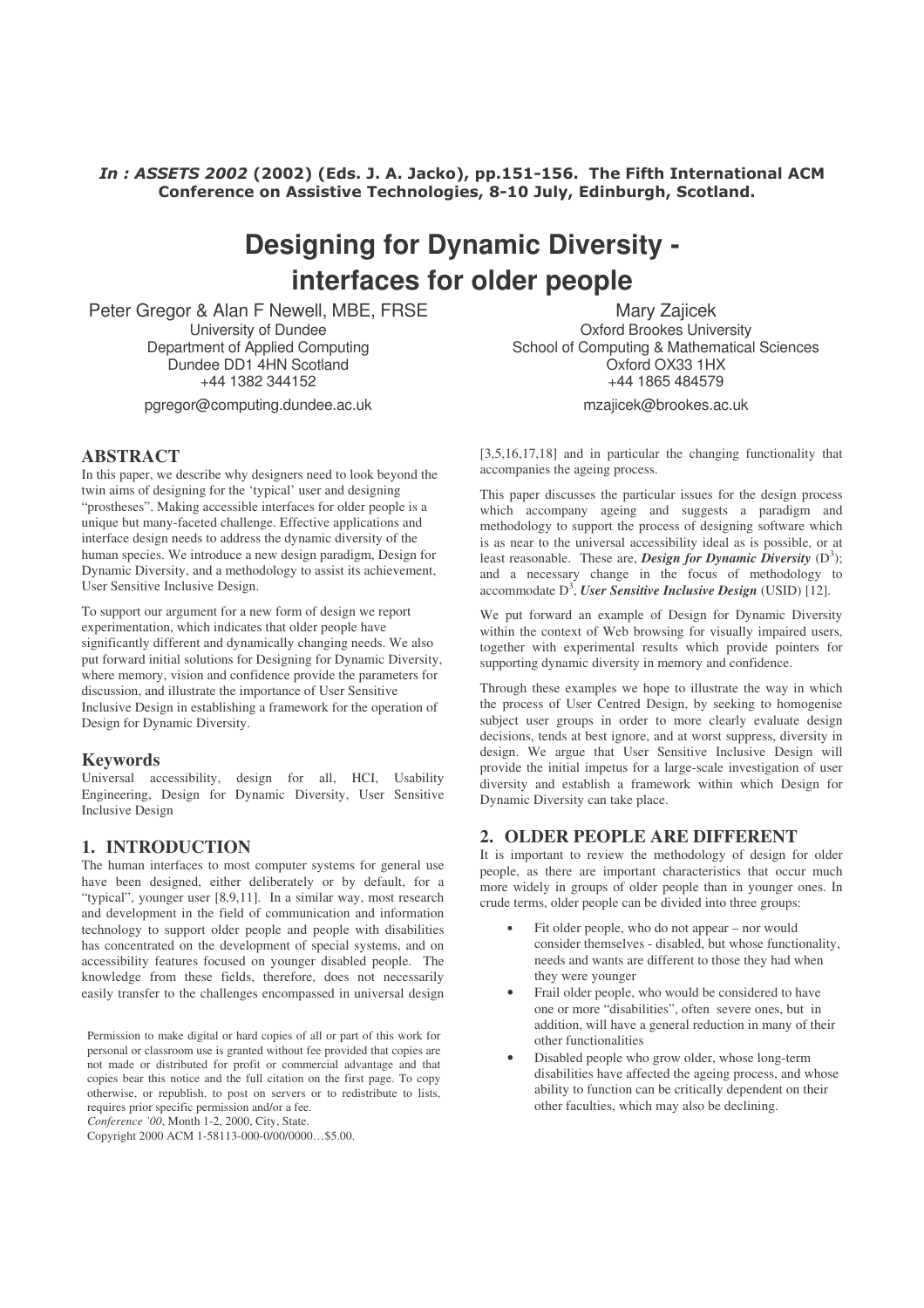Other major characteristics of older people, when compared with their younger counterparts, include:

- The individual variability of physical, sensory, and cognitive functionality of people increases with increasing age
- The rate of decline in that functionality (that begins to occur at a surprising early age) can increase significantly as people move into the "older" category
- There are different, and more widely appearing problems with cognition, e.g. dementia, memory dysfunction, the ability to learn new techniques
- Many older users of computer systems can be affected by multiple disabilities. Such multiple minor (and sometimes major) impairments can interact, at a human computer interface level to produce a handicap that is greater than the effects of the individual impairments. Thus research into accessibility focused on single impairments may not always provide appropriate solutions.
- Older people may have significantly different needs and wants due to the stage of their lives they have reached
- The environments in which older people live and work can significantly change their usable functionality – e.g. the need to use a walking frame, to avoid long periods of standing, or the need to wear warm gloves.
- On a more positive note, older people can have access to a much wider experiences and knowledge of the world than younger people, and a more mature approach to problem solving.

The taxonomy and list of characteristics given above is important, because they illustrate the fact that capability and disability are not opposites. The implication of this, however, is often not apparent to software developers who have a tendency to develop systems "for disabled people" or for "normal people". When doing this they fail to recognise that a whole range of capability levels can exist which, while declining, do not yet represent a disability as such, and also that a range of reduced capabilities may constitute a handicap only when taken together and when the user is interacting with computer systems. Also older people may bring experiences and knowledge to an interaction which would not be expected from a younger user.

# **3. DESIGNING FOR DYNAMIC DIVERSITY – A NEW PARADIGM**

As people grow older their abilities change. This process of change includes a decline over time in the cognitive, physical and sensory functions, and each of these will decline at different rates relative to one another for each individual. This pattern of capabilities varies widely between individuals, and as people grow older, this variability increases. In addition, any given individual's capabilities vary in the short term due, for example, to temporary decrease in, or loss of, function due to a variety of causes including illness, blood sugar levels and state of arousal.

This collection of phenomena present a fundamental problem for the designers of computing systems, whether they be generic systems for use by all ages, or specific systems to compensate for loss of function. In contrast the young, fit, maless 'typical user' is

assumed to have abilities which are broadly similar for everybody and crucially these abilities are perceived to remain static over time. . Not only is this view wrong, in that is does not take account of the wide diversity of abilities among traditional users, but it also ignores the fact that for all users abilities are dynamic over time. Both the abilities and the rate at which they change also vary between individuals and between cultures, and these variations can be very much more pronounced for older users.

Current software design typically produces an artefact which is static and which has no, or very limited, means of adapting to the changing needs of users as their abilities change. Even the usercentred paradigm [e.g. 6,13,14,15] looks typically at concerns such as representative user groups, without regard for the fact that the user is not a static entity

Metaphors and processes in use at present are ineffective in meeting the needs of many user groups or addressing the dynamic nature of diversity. There is an urgent need to address the issues of Designing for this Dynamic Diversity. New processes and practices are needed which address the design issues; awareness raising among the design, economic and political communities has to start; research is needed to find methods to pin down this moving target.

## **4. USER SENSITIVE INCLUSIVE DESIGN – A SUPPORTING METHODOLOGY**

Particularly as older people can have very different characteristics to most designers, User Centred Design principles need to be employed in the development of appropriate technology for this user group [4]. UCD methodologies, however, have been developed for user groups with relatively homogonous characteristics. "Older people" encompass an incredibly diverse group of users, and, even small subsets of this group, tend to have a greater diversity of functionality than is found in groups of younger people.

An additional complication is that there can be serious ethical issues related to the use of such people as "subjects". Some of these are medically related, but also include, for example, the ability to obtain informed consent. It is thus suggested that the standard methodology of User Centred Design is not appropriate for designing for this user group. It is proposed that the techniques of UCD need to be modified to be appropriate to older people as the user group.

A methodology, which could be called User Sensitive Inclusive Design, is required. This would need to address the issues of coping with:

- Much greater variety of user characteristics and functionality
- Finding and recruiting "representative users" [7]
- Conflicts of interest between user groups (including "temporarily able-bodied")
- The need to specify exactly the characteristics and functionality of the user group
- Tailored, personalisable and adaptive interfaces
- Provision for accessibility using additional components (hardware and software)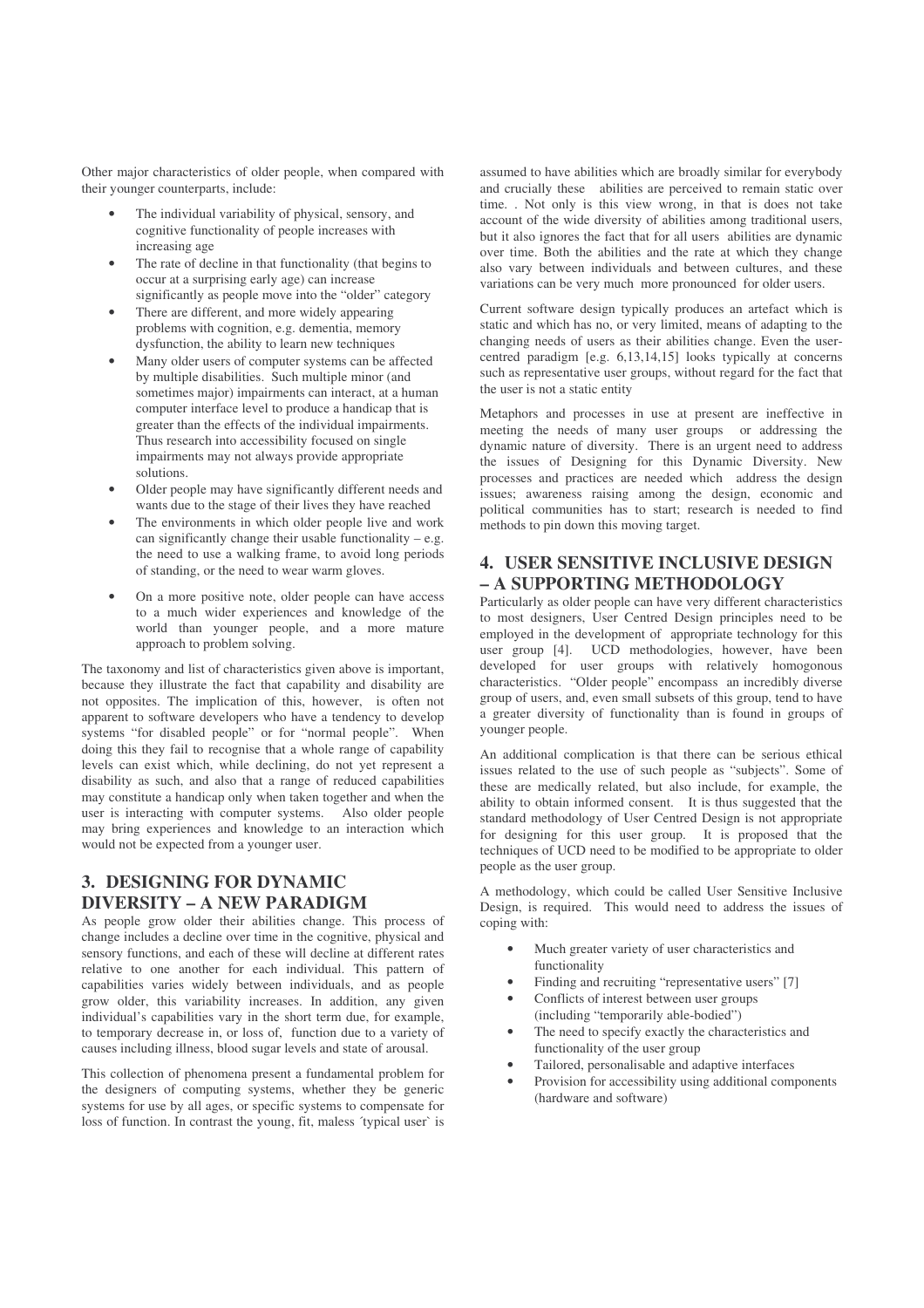"Inclusive" is a more achievable objective than "for all" or "universal". "Sensitive", rather than "centred" reflects:

- The lack of a truly representative user group,
- Difficulties of communication with users,
- Ethical issues [1,2],
- That different paradigms are needed to standard UCD paradigms [e.g. 16],
- That there must be a different attitude of mind of the designer

An appropriate experimental methodology is needed as well as for new forms of communication of results of such research and development. This should be a major strand in a research agenda within the field provision of "universal accessibility" for older people.

## **5. DESIGNING FOR DYNAMIC DIVERSITY**

User Sensitive Inclusive Design will bring into focus not only the substantial variability which exists in user characteristics, but also the changing nature of the functionality they have, over both short and long time scales. This will lead naturally to the need for interface designs which are appropriate for a much wider range of functionality than is currently the case, and to the dynamic nature of users' functionality. We thus believe that the concept of Design for Dynamic Diversity provides an important step not only towards the development of more effective interfaces for older people, but also for the more general problem of "universal" interface design.

# **6 VISION DIVERSITY**

As a concrete example of the advantages of designing for dynamic diversity and the need for a paradigm such as User Sensitive Inclusive Design, we have included a case study of the design of a web browser for visually impaired users developed at the Speech Project at Oxford Brookes University.

The design of this web browser shows how support for dynamic diversity in vision, memory and, importantly, confidence in users, can be supported by interface design. However, a relatively standard User Centred Design Methodology was used in this development, and the case study illustrates the weaknesses of this approach, and illustrates how a user sensitive inclusive design methodology would have been a more efficient design methodology and would have produced a more effective product.

The BrooksTalk Web browser for visually impaired users was designed to support visual diversity, by providing an interface in three different parts:

- 1. A set of function keys, which drive the speech output browser, thus enabling its use by totally blind people.
- 2. A text banner, which provides a large text version of the spoken output, which enables people with some residual vision to read what is being spoken as they hear it. Users can adjust the size of text, and the number of lines of text shown.
- 3. A standard graphical rendering of the page, so that, if visually impaired people are working alongside sighted,

colleagues they can pool resources and have access to both forms of input.

Figure 1 shows the configuration of the interface. Users can adjust the proportion of screen used for the text banner or standard graphical interface depending on their level of visual impairment and working conditions for example if a fully sighted person is present.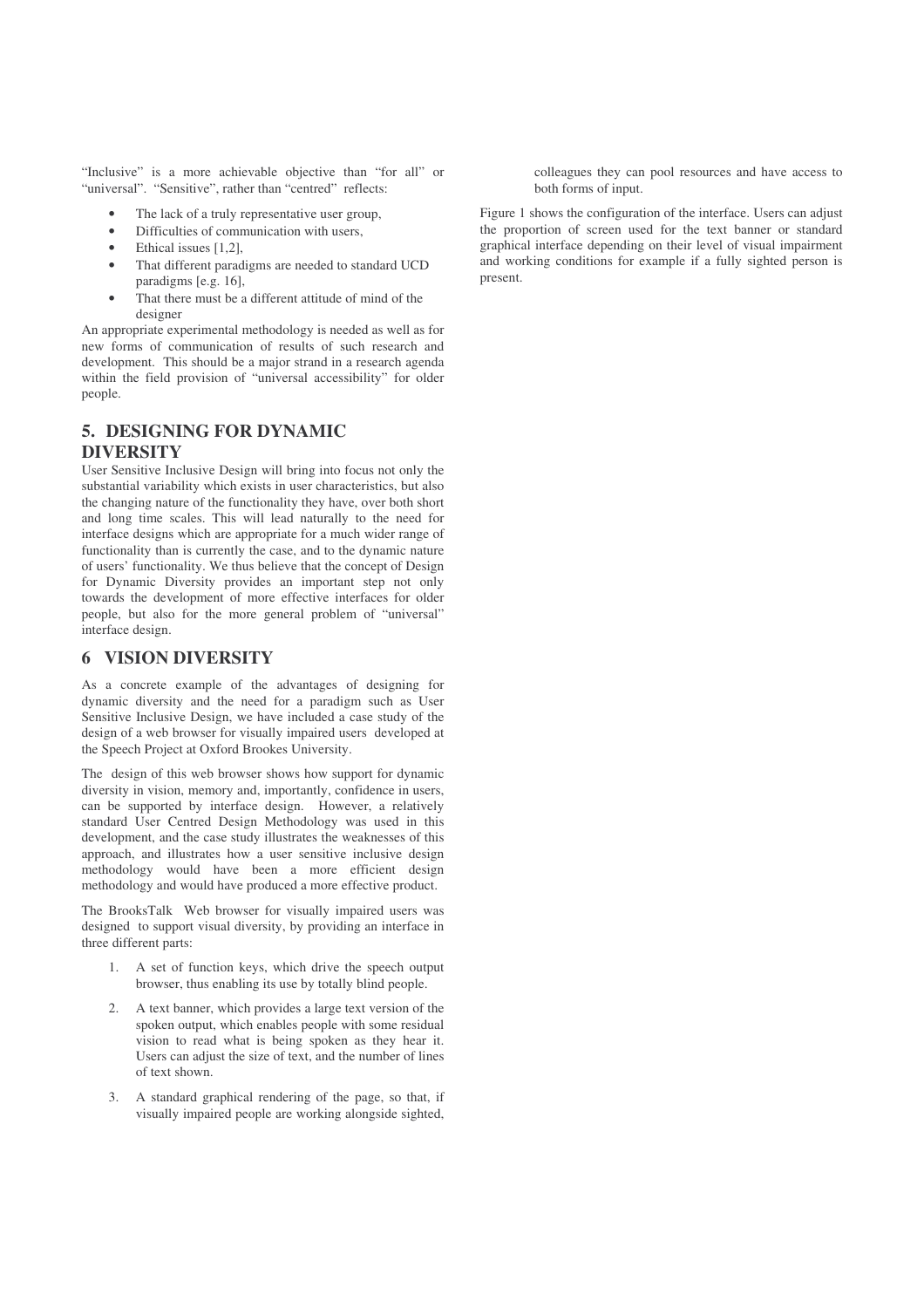#### Figure 1.

In this interface, dynamic diversity in vision can be accommodated by adjusting the settings for the screen layout. This is accomplished by using function key F7 and stepping through a relatively long list of different settings to change the font size and the number of lines displayed in the text banner. This provides a less than transparent adjustment to the parameters of screen parameters

## **7. DIVERSITY IN OLDER ADULTS**

BrooksTalk was evaluated in a large-scale exercise among visually impaired users. This was, designed to investigate how people use its special features, such as the abstracting feature or different views of the Web page. One of the most important outcomes of the evaluation, which the researchers had not anticipated, however, was that 82% of older adults were unable to even get started with BrookesTalk.

During observation of their interaction, it was noted that older adults appeared to lack confidence in building conceptual models of the interface, and the application. At the interaction level difficulties can be attributed to two main factors which interfere with conceptual model development, these being age associated memory impairment and visual impairment, both of which reduce the user's ability to benefit from visual clues and contexts.

#### **7.1 A design solution**

To help these users with memory loss and visual impairment, a speaking front end called Voice Help was built onto BrookesTalk. This would support the user in their construction of conceptual models by 'talking' them through their interaction. For each possible state of BrookesTalk an optional spoken output was provided, where the user was informed as to where they were in the interaction and which actions were possible at that point. Optional further details were also available to describe the consequences of each action. After listening to the message the user chooses an option, presses the appropriate function key and receives another message describing the new state of the system and the options available.

For example, the spoken output for those who have just started up BrookesTalk would be:

'Welcome to BrookesTalk your speaking web browser. There is currently no page loaded. Would you like to: Enter the URL of a page, press F1 Start an Internet search, press F2 Change the settings of the browser, press F7 Hear more details about options available to you, press F3 Repeat the options, press return

With such messages reinforcing the users' knowledge of the state of the system and explaining to them what they can do next, it was hoped that the development of conceptual models would be accelerated, and that the user would no longer need to rely on memory to know which set of actions were needed at each point. For example, with Voice Help, the user can function at the beginning of their interaction, with virtually no conceptual models at all, by using the system like a telephone answering system, simply responding to questions, and then hopefully in time begin to 'see' what to do next without waiting for the message.

#### **7.2 Diversity of confidence levels**

In addition to vision and memory problems, many older people lack confidence in using IT systems, and it is important that take this into account in the design process. An experiment was thus carried out using BrookesTalk with Voice Help, whereby older adults were provided with extra confidence in the form of a personal helper, who provided support by answering yes or no to user's questions as they interacted with the software. Users could therefore confirm decisions they were making at the interface, and talk through strategies as they developed. It was assumed, that this would increase the user's confidence in the conceptual models they were developing. Further support than simple yes or no answers, was not given as it would have been too difficult to monitor for consistency.

Those users who were provided with personal support were more able to get up and running with BrookesTalk with Voice Help than those who worked without support. [20] The confidence created by the reinforcement that they were doing the right thing built the user's confidence in their creation of conceptual models. Even within this user group, however, considerable diversity in the levels of confidence they displayed was found, and this could change very rapidly apparently solely due to the users' experience experience with the system. . Each user's personal confidence increased markedly following a particularly successful interaction, and decreased following a disaster.(

These findings are in line with other work [19] and [23], where Bed and Breakfast operators of all ages, who were unable to use computers unaided, found off-line support to be essential when getting started. Here we see users' confidence in their actions at the interface as an important parameter of interaction, which spans all ages.

### **7.3 Diversity of interface support**

In trials set up to establish whether the design innovation of Voice Help was useful [20], we found that older adults who used BrookesTalk with Voice Help were able to sucessfully use the Web where they had been unable to with the standard BrookesTalk. Thus 'talking the user through' approach provided by Voice Help enabled users to achieve interaction where it had previously been impossible.

Diversity among users was seen in the amount of time they needed with Voice Help before moving on to standard BrookesTalk. This diversity was supported within the design since users could decide for themselves, when they no longer needed Voice Help, and could be confident that they were ready to use standard BrookesTalk.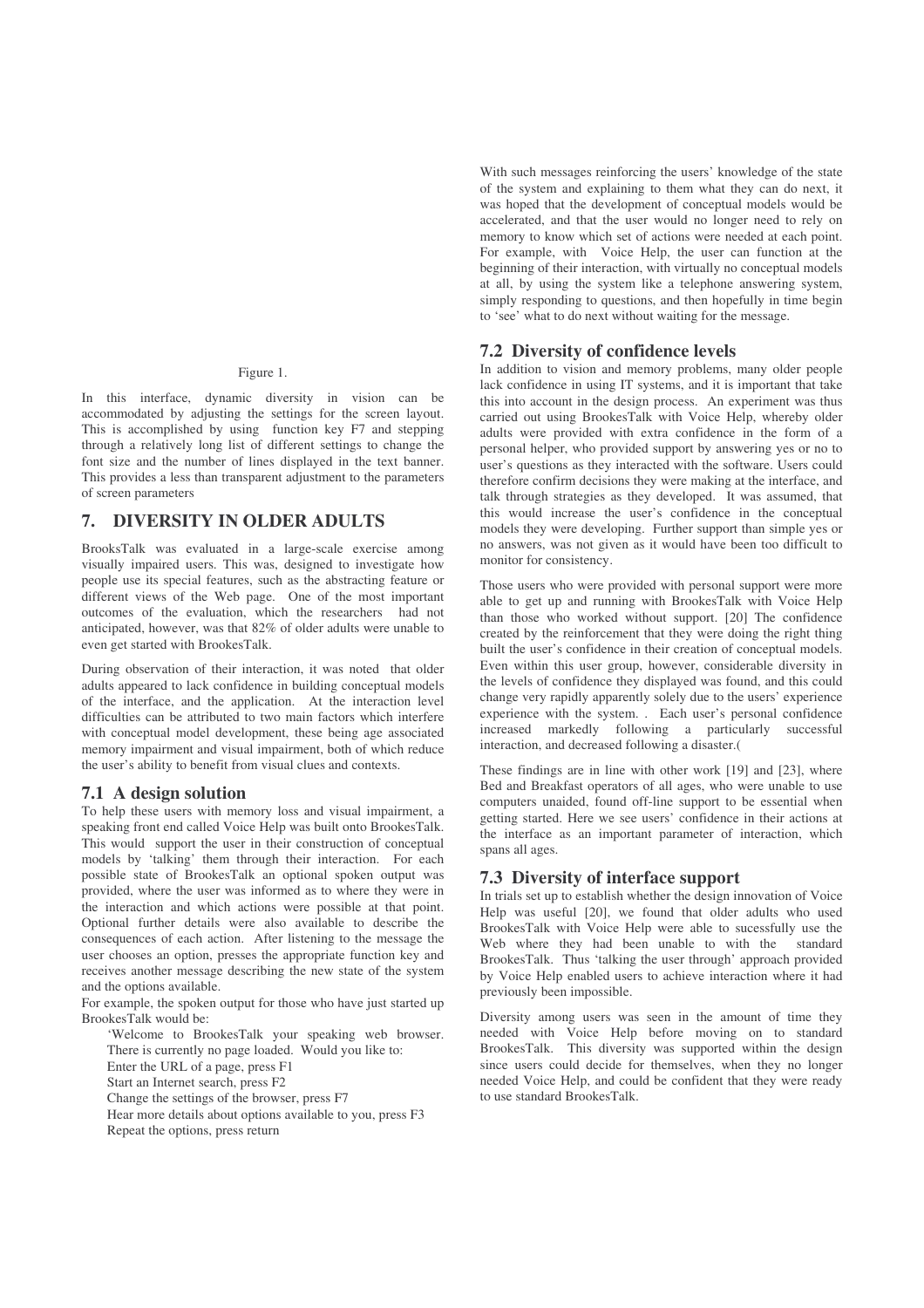## **8. MEMORY DIVERSITY**

The research on diversity in memory levels was carried out user testing at Age Concern Day Centres in Oxfordshire. The work was prompted by problems observed with older adults as they struggled to recall the long synthetic speech messages in the BrookesTalk Voice Help. Many people appeared to require simpler and shorter messages for instruction, as they could not absorb or remember large amounts of information.

The Day Centre subjects formed a relatively homogeneous group, with an average age 84 years who were at a similar stage in life. They were able to look after themselves, but benefited from attendance at the centre for meals, companionship and activities. They were not ill and showed normal age related sensory impairment. None of them had used a computer before and they had rather sketchy ideas of what the World Wide Web might be about.

An experiment was carried out [22], to determine whether long speech output messages were actually causing older adults to remember less. The results from the experiment showed that memory retention at the interface works differently for older adults compared to younger ones [21]. While younger adults are able to accommodate differences of length of output message and retain the same amount of information from the message, older adults were confused by the extra information in long message and actually remembered less. These results indicate that there are important memory related factors playing their part in interface design for older adults, which do not affect younger people. The amount of output at any time should be monitored, with ways designed to reduce the amount of output, and make it more digestible.

### **8.1 Diversity of functional requirement**

The results above indicated that the message length in Voice Help should be reduced for older adults. Shorter messages, however, mean fewer options being presented, and this implies that functionality should be reduced. In addition it is known that low functionality systems are easier to learn and understand. Other research into interfaces for older adults also point to the need for low functionality systems, with the possibility of adding in extra facilities when a few simple actions have been mastered. For example Czaja et al [24] found that older adults were happy to add extra facilities once they had mastered a low functionality email system. To test this hypothesis a low functionality version of BrookesTalk is currently under construction.

## **9 TOWARDS DESIGNING FOR DYNAMIC DIVERSITY**

Visual impairment, memory loss, lack of confidence, and inability to remember instructions are not confined to the type of older users in the group above. This case study of BrooksTalk thus illustrates the value of a design approach which could support far more diverse range of users . Not only older people, but also those with cognitive impairment and many others who, when they are tired, anxious or ill, experience similar difficulties in varying degrees.

Oxford Brookes University are prototyping a Design for Dynamic Diversity in a multi function-level version of BrookesTalk with Voice Help. A wide diversity of memory impairment, visual impairment and confidence levels will be supported using a set of different levels of functionality. Those who experience high levels of memory impairment, visual impairment and low confidence, will be provided with minimal functionality and therefore shorter messages. The lowest level of functionality will involve simply: load a page, read a page and follow a link. When users become familiar with these functions and can use them successfully, they can move on to learn new functions such as search, hear an abstract of the page and change settings.

Progression will be structured with users passing some form of assessment, possibly self-assessment, before moving to a higher functionality level, and that a sense of achievement in reaching particular points should be reinforced. Recognising and reaching goals will contribute to user confidence.

# **10 USER SENSITIVE INCLUSIVE DESIGN PROVIDES A FRAMEWORK**

Although the developers of BrookesTalk were aware of the potential diversity in their user group, they initially tended to follow a traditional User Centred Design methodology. For example, in the experiments described above every effort was made to ensure that the experimental user group was homogenous so that other factors would not confound the changes being monitoring in particular parameters, such as the amount remembered in shorter and longer messages. The researchers even performed a memory test to ensure similar memory levels, as would be standard practice in User Centred Design. Despite these precautions, they were particularly struck by the difference in ways of memorising, and what was remembered across the group. The diversity in this supposedly homogeneous group of  $\overline{\text{older}}$  people was found to be substantial, even though the group did not represent the range of groups of older adults described in Section 2. It is even more significant, in retrospect, that the standard User Centred Design approach with the initial version of BrookesTalk was based on the assumption that that the group of two hundred users world-wide was homogeneous and would all use BrookesTalk in more or less the same way. At the time the researchers were genuinely surprised that older users were not able to use BrookesTalk, although five minutes spent observing a visually impaired older adult trying to get going with the software would have made this clear. Significantly, as the researchers were not looking for diversity, they did not see it. Thus, even when researchers were sensitive to potential diversity in the use group, traditional User Centre Design proved to be a less effective design methodology than was hoped. In contrast User Sensitive Inclusive Design represents a radically different approach, which encourages designers to seek out diversity. We recommend a systematic research program incorporating the core elements of User Sensitive Inclusive Design to uncover the key areas where dynamic diversity plays an important part. This is an unexplored and new approach where expertise should be developed within an experimental framework, in order to uncover the characteristics of dynamic diversity, which will feed into this new design process.

### **11. ACKNOWLEDGMENTS**

Our thanks to Rachelle Heller, Joaquim Jorge, Richard Guedj, Vicki Hanson, Muna Yousef & Krista Coleman.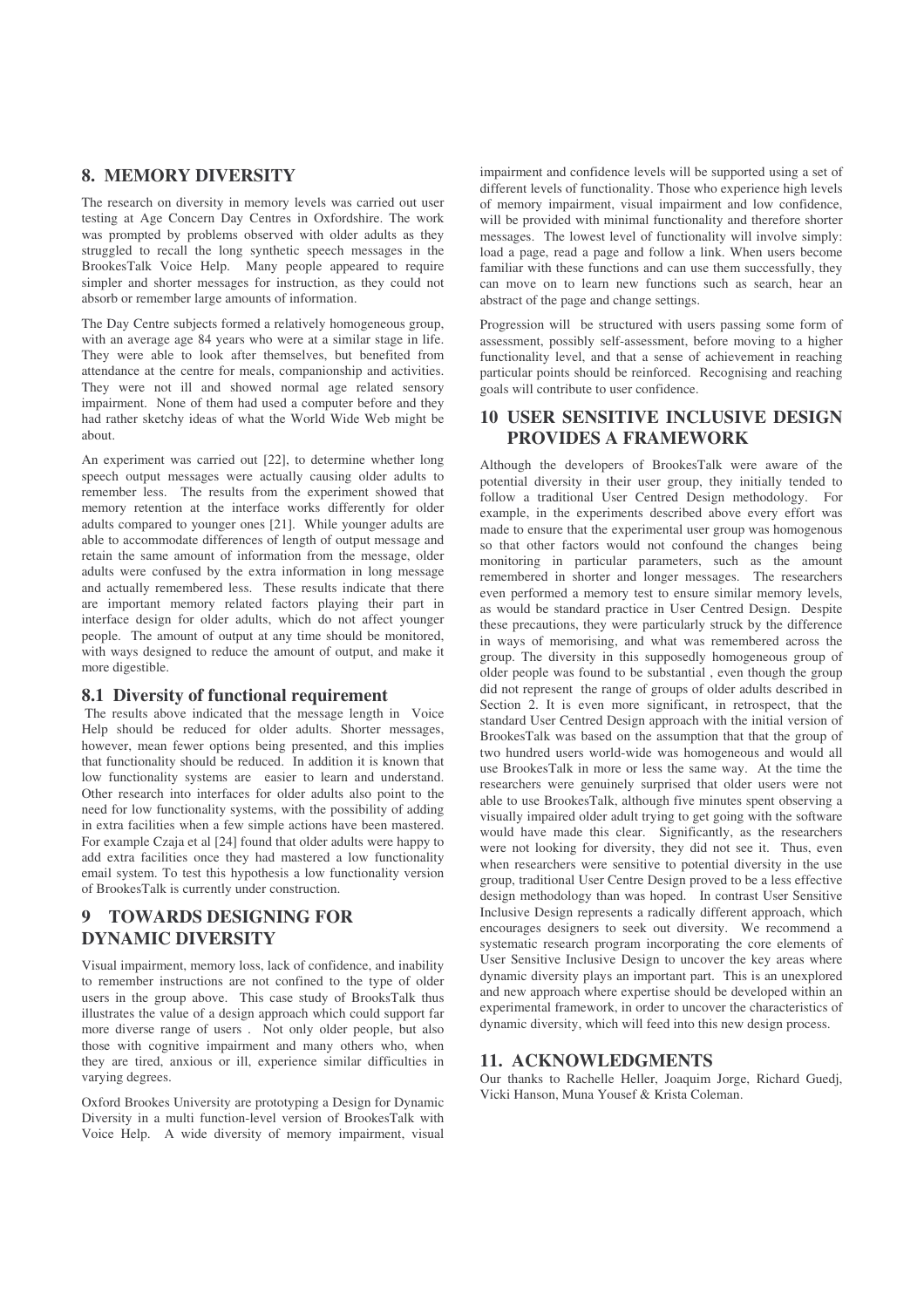#### **12. REFERENCES**

- 1. Alm, N. (1994). "Ethical Issues in AAC research" in "Methodological Issues in Research in Augmentative and Alternative Communication" eds Brodin,J & Ajessibm E.B. (eds) Proc. Third ISAAC Research Symposium. Jonkoping, Universty Press, Sweden pp 98-104
- 2. Balandin, S. & Raghavendra, P (1999). " Challenging Oppression: Augmented Communicators' involvement in AAC Research" in Augmentative and Alternative Communication, new directions in research and practice" ed. Loncke, F.T., Clibbens,J., Arvidson, H.H. & Lloyd, L.L. Whurr, London.pp262-277
- 3. Beirmann, A.W. (1997). "More than Screen Deep "Towards an Every-Citizen Interface to the National Information Infrastructure", Computer Science and Telecommunications Board, National Research Council, National Academy Press, Washington D.C. 1997
- 4. Gregor, P & Newell, A.F. (1999) The application of computing technology to interpersonal communication at the University of Dundee's Department of Applied Computing, Technology and Disability, 10 (1999) pp 107-113
- 5. Hypponen, H., (1999). The Handbook on Inclusive Design for Telematics Applications, Siltasaarenkatu 18A, 00531 Helsinki, Finland.
- 6. ISO 13407:1999(E). Human-centred design processes for interactive systems, International Organisation for Standards.
- 7. McGregor, A., (1995). A voice for the future. Proceedings of the European Conference on the Advancement of Rehabilitation Technology (ECART '95). 10-13 October 1995, Lisbon. Lisbon, Portugal : National Secretariat of Rehabilitation. pp 127-129.
- Newell, A.F., (1995), Extra-ordinary Human Computer Operation, in "Extra-ordinary Human-Computer Interactions" by A. D. N. Edwards (Ed.), Cambridge University Press 1995
- 9. Newell, A.F. & Gregor, P., (1997). Human computer interfaces for people with disabilities, in Handbook of Human-Computer Interaction, Helander, M., Landauer, T.K. and Prabhu, P. (eds), Elsevier Science BV, (ISBN 0 444 81862 6) pp 813-824.
- 10. Newell, A.F., (1998). Assistive Technology Research and Techological Development. In Improving the Quality of Life for the European Citizen, eds Placencia Porrero, I, & Ballabio E. Assistive Technology Research Series, Vol 4, IOS Press, Amsterdam, pp xlvii – liii.
- 11. Newell, A.F. & Cairns, A.Y., (1993). Designing for extraordinary users, Ergonomics in Design, Oct 1993, 10-16
- 12. Newell A.F. & Gregor P., (2000) "User Sensitive Inclusive Design – in search of a new paradigm, Proc A.C.M. Conference on Universal Usability, Washington, DC Nov. 2000, pp39-44,
- 13. Nielsen, J., Usability Engineering, (1993). London Academic Press
- 14. Preece, J., (1994). A guide to usability human factors in computing, Addison Wesley & Open University.
- 15. Shneiderman, B., (1992). Designing the user interface: strategies for effective human-computer interaction. Addison-Wesley Reading, Massachusetts 1992.
- 16. Sleeman, K.D., (1998). Disability's New Paradigm, Implications for Assistive Technology and Universal Design. In Improving the Quality of Life for the European Citizen, eds Placencia Porrero, I, & Ballabio E. Assistive Technology Research Series, Vol 4, IOS Press, Amsterdam, pp xx – xxiv.
- 17. Stephanidis, C., (2001) User Interfaces for All. Lawrence Erlbaum Assoc. London.
- 18. Websites focussed on Universal Design include: http://www.design.ncsu.edu/cud/ud/ud.html, http://www.stakes.fi/include http://www.trace.wisc.edu, http://www.w3.org/WAI.